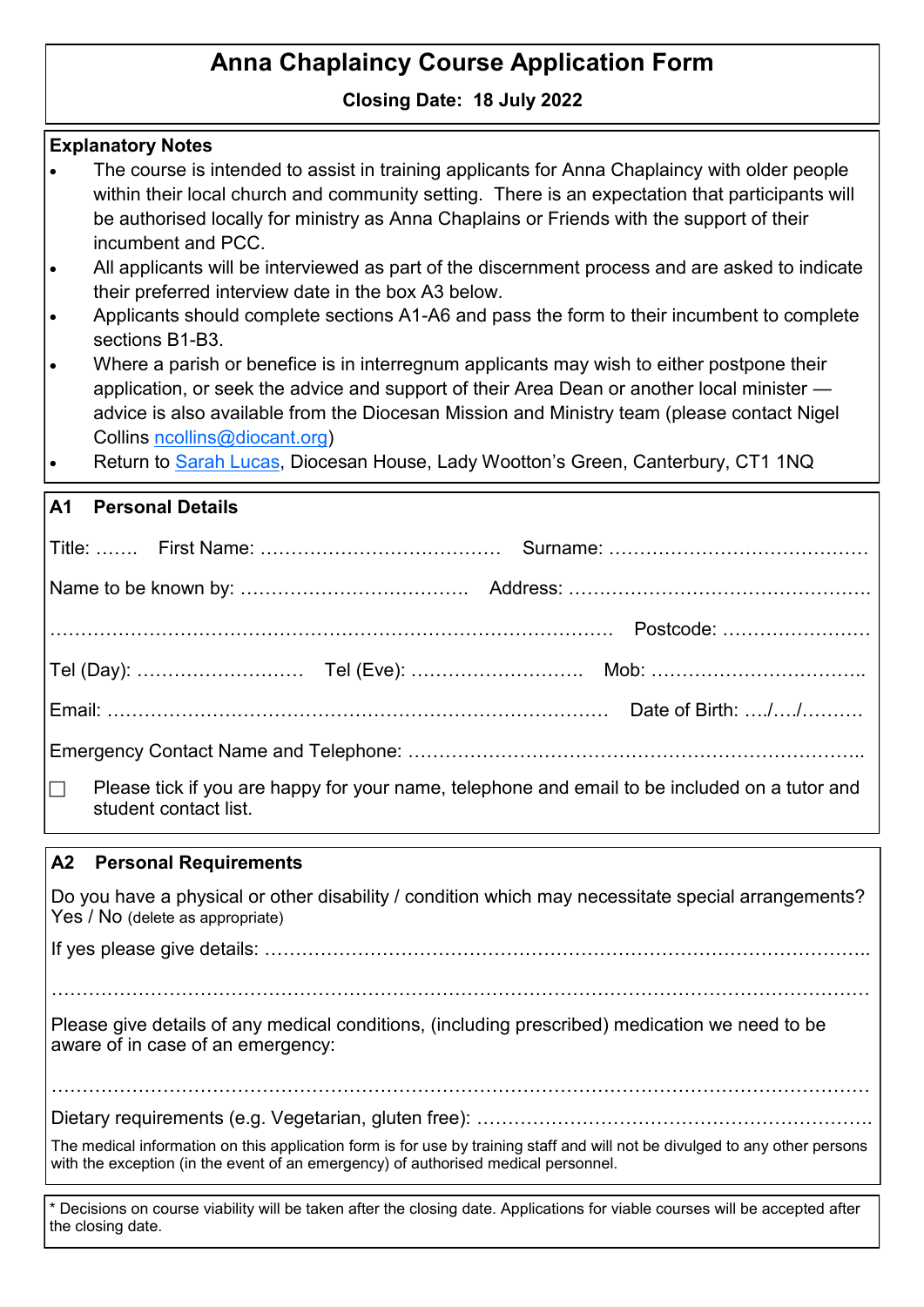#### **A3 Course pre-requisite**

It is highly recommended that participants in the Anna Chaplaincy course have previously completed the Deepening Discipleship course or are an active lay minister/PTO or SSM clergy. Ì

- □ I have completed a Deepening Discipleship Course
- $\Box$  I would like to complete a Deepening Discipleship course in the near future
- $\Box$  I am currently ministering as a local lay minister / ALM / Reader / cleric (delete as appropriate)

#### **Interview Dates - Please tick your preferred date**

| 24 March (PM)<br>29 March (AM)<br>$ 15$ March (AM)<br><b>INo Preference</b> |
|-----------------------------------------------------------------------------|
|-----------------------------------------------------------------------------|

| <b>Experience and Training</b><br>A4<br>Please give an outline of any experience and training that you have undertaken and your reasons<br>for wishing to attend this course. |
|-------------------------------------------------------------------------------------------------------------------------------------------------------------------------------|
|                                                                                                                                                                               |
|                                                                                                                                                                               |
|                                                                                                                                                                               |
|                                                                                                                                                                               |
|                                                                                                                                                                               |
|                                                                                                                                                                               |
|                                                                                                                                                                               |
|                                                                                                                                                                               |
|                                                                                                                                                                               |
|                                                                                                                                                                               |
|                                                                                                                                                                               |
|                                                                                                                                                                               |
|                                                                                                                                                                               |
|                                                                                                                                                                               |
|                                                                                                                                                                               |
|                                                                                                                                                                               |
|                                                                                                                                                                               |
|                                                                                                                                                                               |
|                                                                                                                                                                               |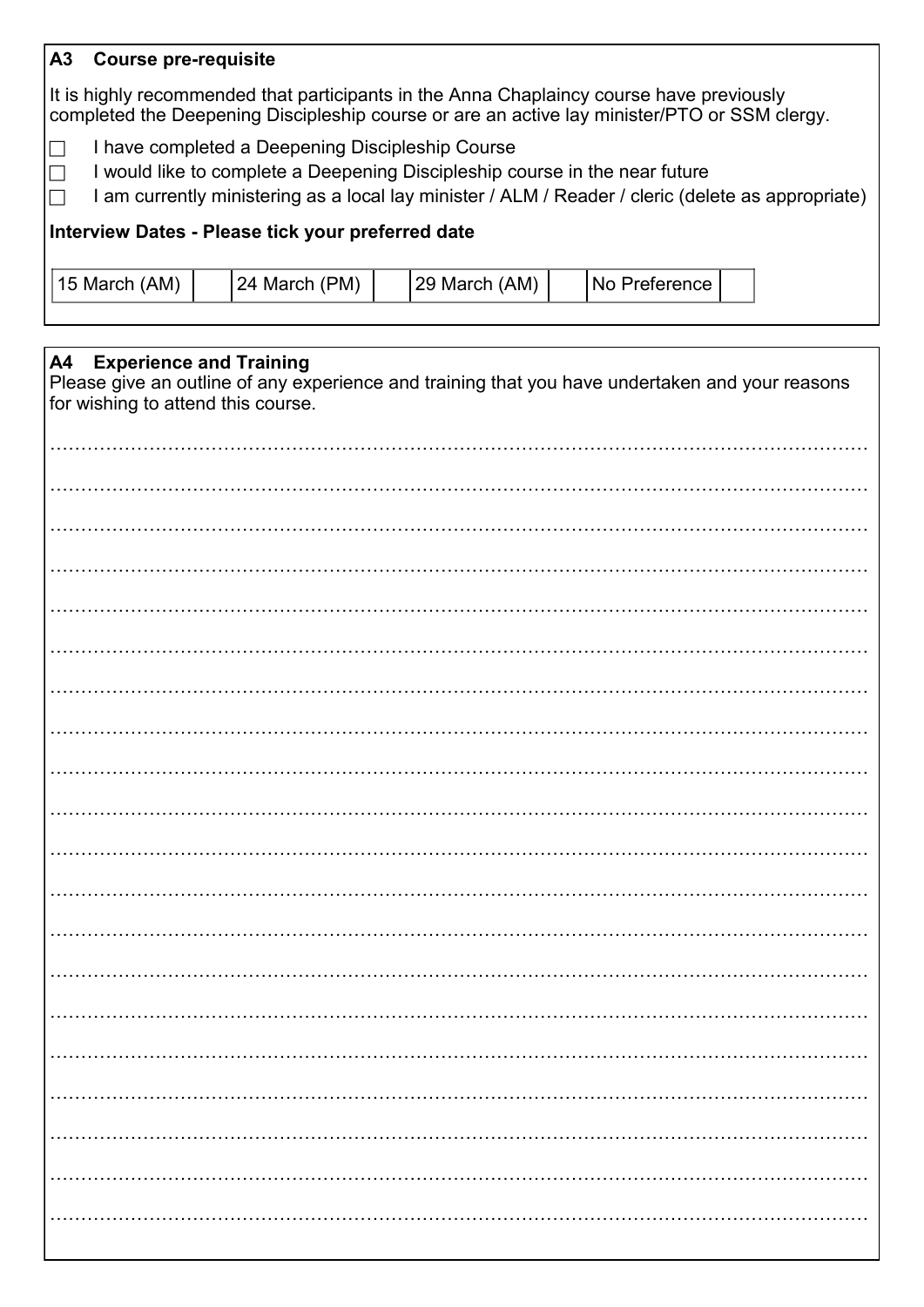**A4 Experience and Training (continued)** …………………………………………………………………………………………………………………… …………………………………………………………………………………………………………………… . The contract of the contract of the contract of the contract of the contract of the contract of the contract of the contract of the contract of the contract of the contract of the contract of the contract of the contrac …………………………………………………………………………………………………………………… …………………………………………………………………………………………………………………… …………………………………………………………………………………………………………………… ……………………………………………………………………………………………………………………

# **A5 Safeguarding**

**Disclosure and Barring Service (DBS) Enhanced Disclosure**

This training requires an **enhanced (with barring) adult workforce disclosure** from the DBS. If you are an active Reader or PTO/SSM clergy you will have the correct check in place already.

For applicants other than clergy/Readers it is the responsibility of your parish to ensure that your disclosure is satisfactory. If you do not hold an enhanced disclosure at the required level through the diocese that was issued less than 3 years ago, please contact your Parish Disclosure Officer (PDO). Further information is available from the DBS helpdesk at Diocesan House (01227 459401) or email: safequarding@diocant.org

 I have a valid (less than 3 years old) **enhanced with barring check (adult workforce) DBS**  disclosure issued through the diocese (on behalf of my current parish).

 I have applied for an **enhanced with barring check (adult workforce) DBS** disclosure through my parish and will provide the details above once it arrives

*Please note a valid DBS disclosure at the correct level must be in place before you start ministering with older people. If you do not possess a current disclosure it is recommended that you apply for one via your PDO as soon as possible after you submit your application form.* 

## **Safeguarding training**

You will be required to complete training prior to starting the course. The minimum requirement is to complete the **awareness** and **foundation online modules** (for details of how to book: [www.canterburydiocese.org/safeguarding](http://www.canterburydiocese.org/safeguarding-training/)-training/ ) **Please send a copy of the certificate** to [slucas@diocant.org](mailto:slucas@diocant.org) referring to this course application. If you have completed safeguarding training for leaders (Readers/clergy) within the past 3 years you do not need to repeat this, but please let us know at slucas@diocant.org

| A6 Applicants Signature |  |
|-------------------------|--|
|                         |  |
|                         |  |

**Please give this application form to your incumbent for them to complete the next section**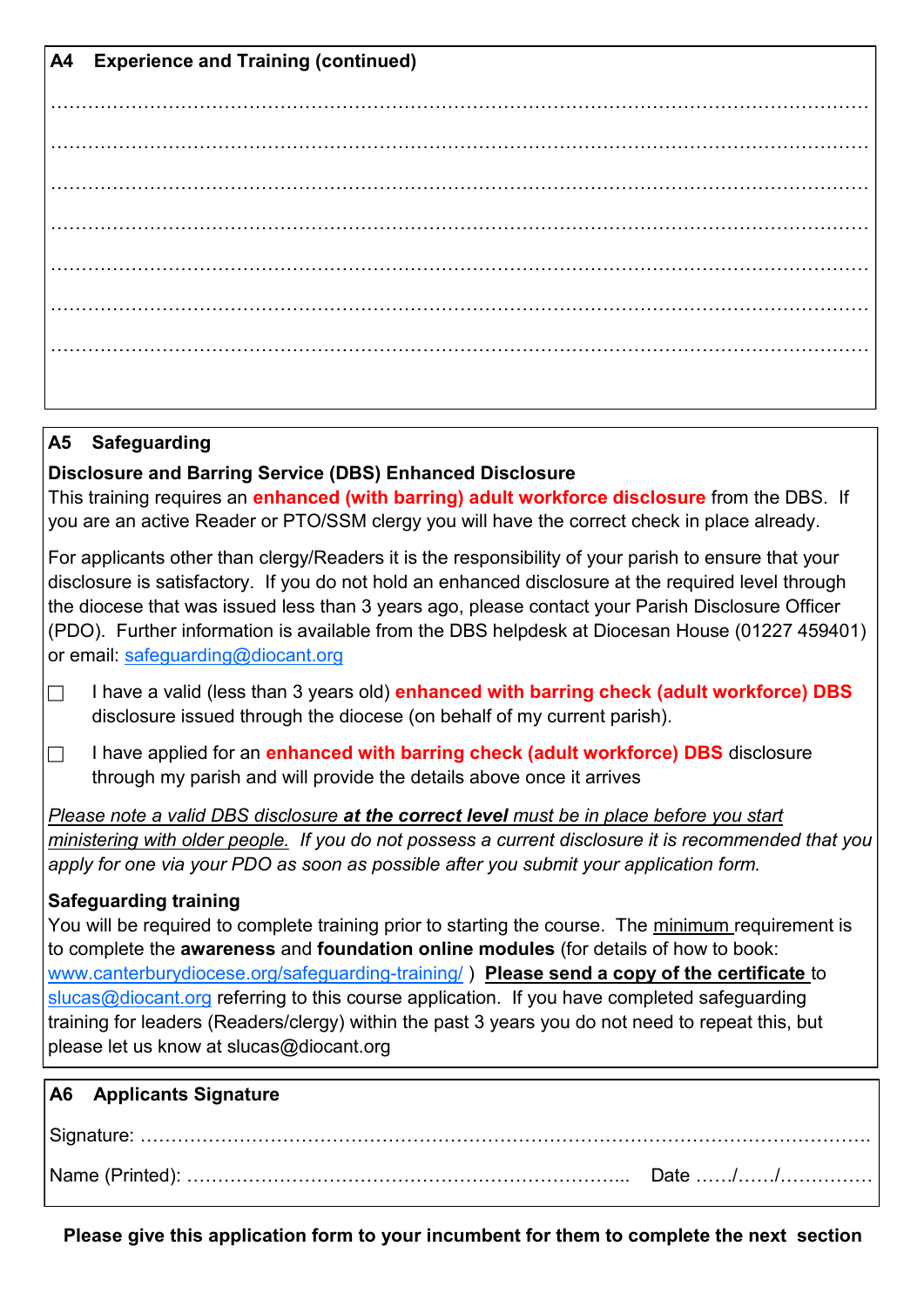| <b>Incumbent / Training Minister Supervision Agreement</b><br><b>B1</b>                                 |  |  |  |  |  |  |
|---------------------------------------------------------------------------------------------------------|--|--|--|--|--|--|
| This course requires the incumbent / training minister to support the applicant with oversight, super-  |  |  |  |  |  |  |
| vision, and by providing opportunities for reflection whilst gaining practical ministry experience. You |  |  |  |  |  |  |
| should work with the applicant to draw up a written training agreement before the course starts.        |  |  |  |  |  |  |
| Please also ensure the PCC is supportive of the applicant (see section B3 below).                       |  |  |  |  |  |  |
| On completion of the course the Training Agreement will need to be developed into a Ministry            |  |  |  |  |  |  |
| Agreement for approval by the PCC - usually for a period of three years. By agreeing to sponsor         |  |  |  |  |  |  |
| this applicant you are agreeing to see that you or another responsible person or group provide su-      |  |  |  |  |  |  |
| pervision for them throughout the duration of the course.                                               |  |  |  |  |  |  |
|                                                                                                         |  |  |  |  |  |  |
|                                                                                                         |  |  |  |  |  |  |
|                                                                                                         |  |  |  |  |  |  |
|                                                                                                         |  |  |  |  |  |  |
|                                                                                                         |  |  |  |  |  |  |
|                                                                                                         |  |  |  |  |  |  |
|                                                                                                         |  |  |  |  |  |  |
|                                                                                                         |  |  |  |  |  |  |
|                                                                                                         |  |  |  |  |  |  |
| <b>B2</b><br><b>Incumbent / Training Minister Reference</b>                                             |  |  |  |  |  |  |
|                                                                                                         |  |  |  |  |  |  |
|                                                                                                         |  |  |  |  |  |  |
|                                                                                                         |  |  |  |  |  |  |
|                                                                                                         |  |  |  |  |  |  |